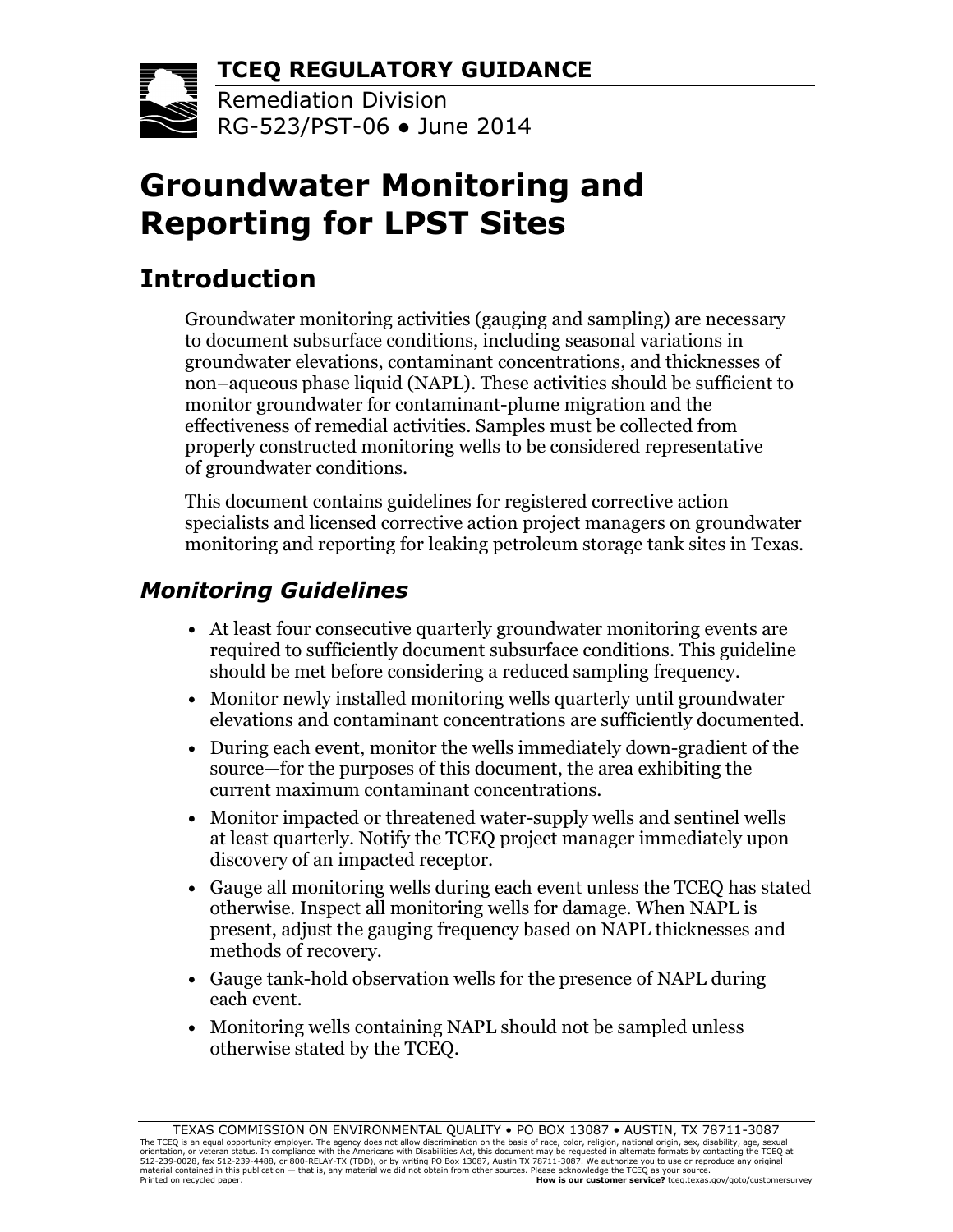Apply the following guidelines for reduced sampling frequencies once groundwater-contaminant concentrations have been sufficiently documented:

- If the results of two successive quarterly groundwater monitoring events indicate that contaminant concentrations detected in a specific monitoring well are of approximately the same order of magnitude as concentrations previously observed, the sampling frequency for that monitoring well may be reduced to semi-annually.
- If the results of two successive quarterly groundwater monitoring events indicate that contaminant concentrations found in a specific monitoring well have consistently remained stable and below applicable target levels, or are non-detected, the sampling frequency for that monitoring well may be reduced to annually.
- All monitoring wells should be sampled at least annually.

#### *Reporting*

After completion of groundwater-monitoring activities, a groundwater monitoring report (Form TCEQ-00013) with applicable attachments should be prepared and submitted to the TCEQ within 45 days. Typically, the report should be submitted annually if multiple groundwater monitoring events are conducted within a 12-month period. A report documenting a single event should only be submitted when a single event is planned or requested by the TCEQ for a determination regarding the next appropriate phase of corrective action. Cumulative tables of analytical results and groundwater-level measurements need to be maintained and attached to work plans and reports submitted to the TCEQ.

The form should be accompanied by the following attachments:

- **a. Report Summary:** Briefly describe groundwater monitoring activities and discuss any significant observations or changes in subsurface conditions.
- **b. Chronology of Events:** Should include dates and brief descriptions of site activities and significant events dating back to the initial release investigation.
- **c. Cumulative Table of Groundwater Analytical Results:** List each groundwater sampling date in chronological order below each monitoring-well number. Each contaminant and applicable target concentration must be specified.
- **d. Cumulative Table of Groundwater Level Measurements:** List each groundwater gauging event in chronological order below each monitoring-well number. Include surveyed top-of-casing elevations, monitoring-well screened intervals (measured in feet below ground surface), depth-to-water measurements, calculated groundwater elevations, and NAPL thicknesses.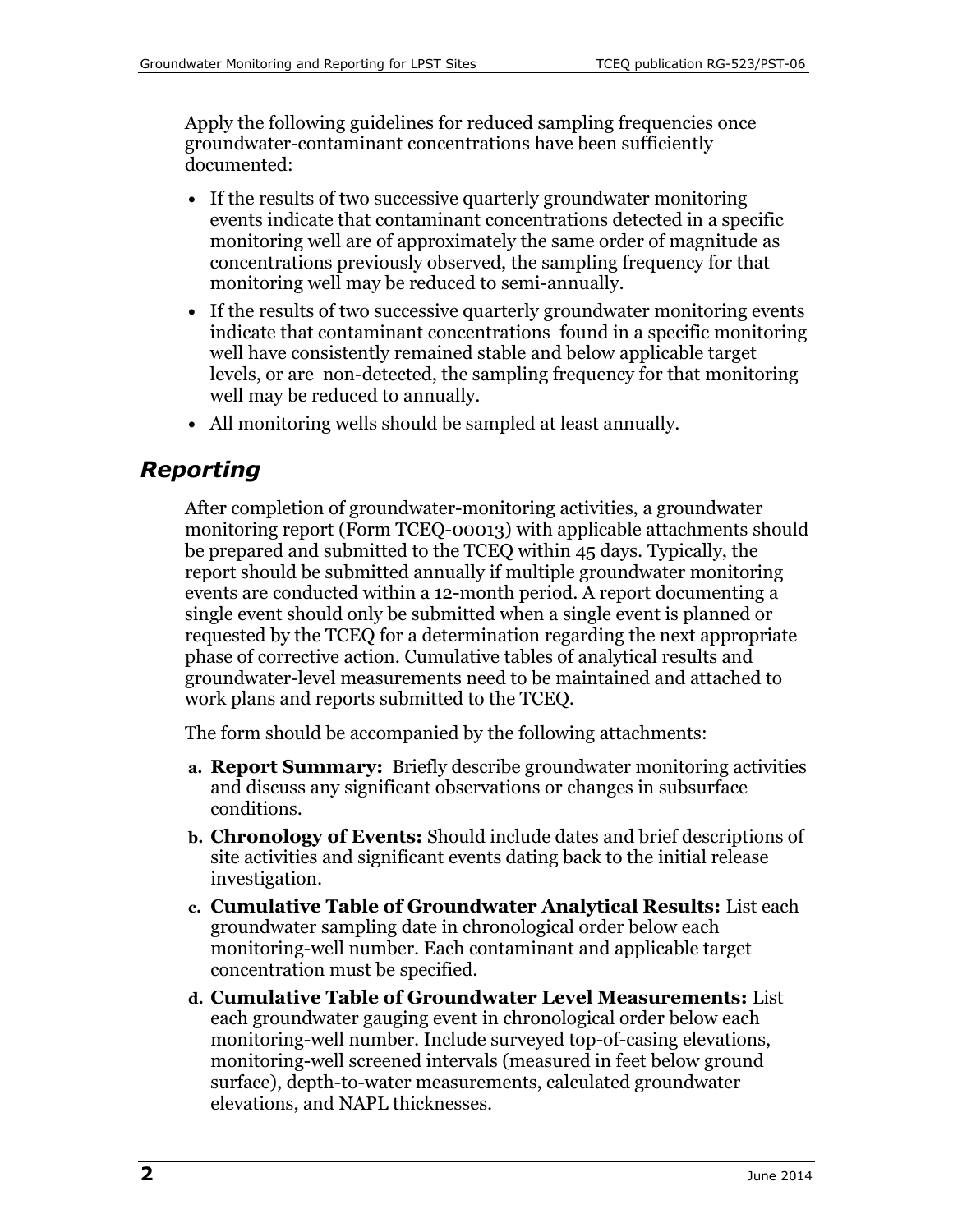- **e. Site Map:** Should include a dated title block, north arrow, bar scale, and legend. Should also depict the location and layout of all underground or aboveground tank systems associated with the facility (including pipe chases, dispensers, remote fill ports, etc.), sampling points, and the nearest road intersection.
- **f. Contaminant Distribution Map(s):** Should include a contaminantdistribution map for each monitoring event depicting groundwatercontaminant concentrations for each monitoring well. Note NAPL thicknesses when present.
- **g. Groundwater Gradient Map(s):** Should include potentiometric surface maps depicting the subsurface flow of groundwater for each gauging event documented in the report. Groundwater elevations from tank-hold observation wells should not be incorporated in groundwater gradient maps unless the tank-hold water is hydrologically continuous with the affected aquifer.
- **h. Conclusions and Recommendations:** Summarize ongoing assessment or remediation activities at the site and give recommendations for the next appropriate phase of corrective action.
- **i. Quality Assurance / Quality Control (QA/QC) Procedures:** Should include detailed descriptions of sampling activities, including equipment used, decontamination procedures, sample collection and handling methods, and a summary of the overall sampling rationale.
- **j. Appendixes:** Should include the following attachments:
	- Completed laboratory reports documenting sample analyses.
	- Laboratory QA/QC.
	- Chain-of-custody documentation.
	- A narrative or checklist documenting an independent review of the laboratory data package to document the acceptability and usability of the data, problems or anomalies associated with the data, and resolutions of any noted laboratory issues.
	- Documentation for all materials transported off-site for disposal, treatment, storage, or recycling. If purge fluids were generated but not disposed of, the report must explain the status and give the location of purge fluids and an approximate date for disposal.

### *Monitoring and Remedial Action*

Groundwater monitoring activities associated with operation, monitoring, and performance (OMP) of a remediation system may require alternative groundwater-monitoring frequencies as discussed in other guidance documents or otherwise stated by the TCEQ. Such activities should be conducted in conjunction with routine scheduled OMP site visits and be documented in the annual OMP report (Form TCEQ-00696). Once operation of the remediation system is discontinued with concurrence